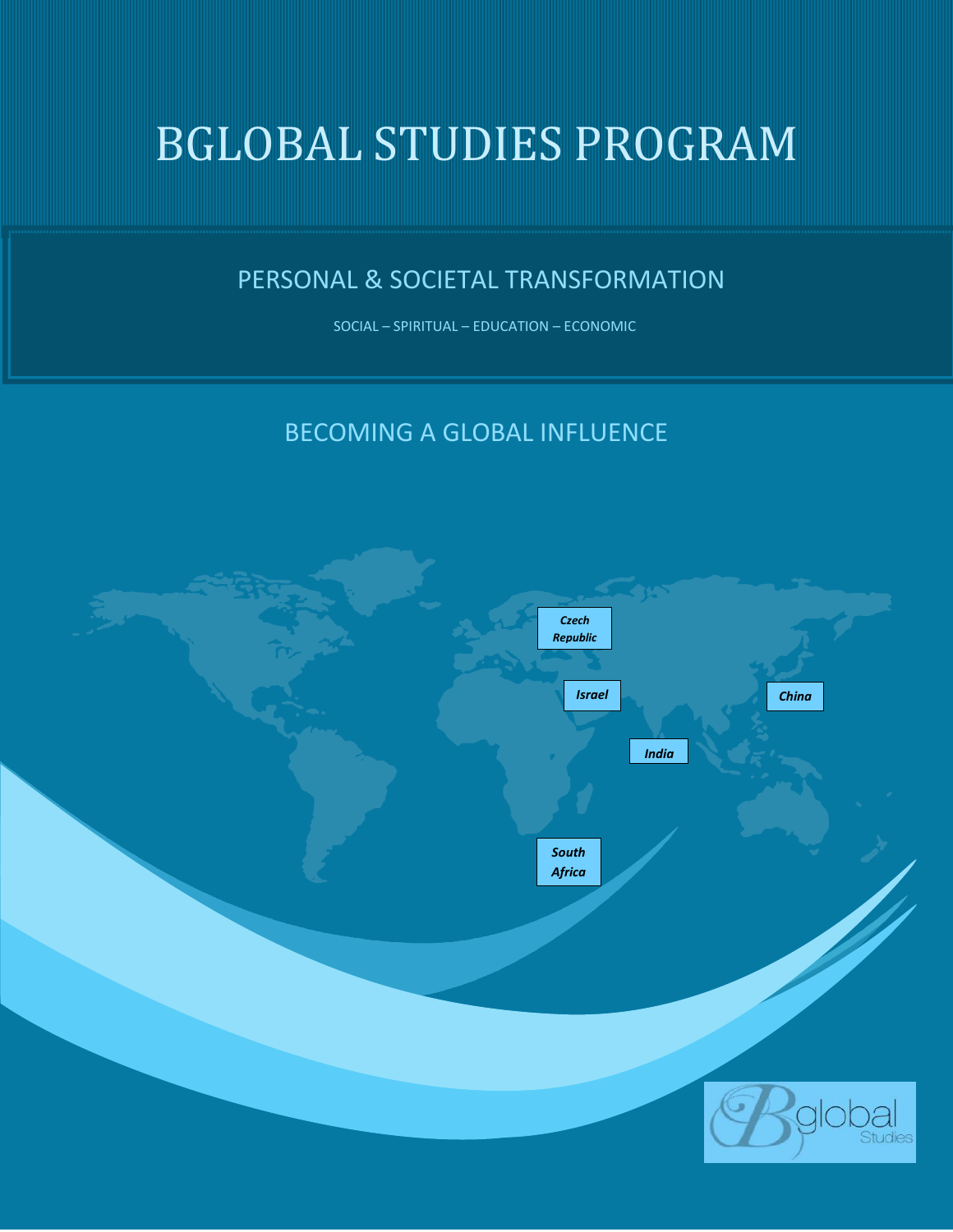### **COURSE DESCRIPTION**

The Bglobal Studies Program is designed to provide adult students, from multiple academic disciplines and levels (Bachelor or Master level), with global opportunities to see society in transformation. Each Bglobal Studies Program destination (China, Czech Republic, India, Israel & South Africa) examines the impact of \***S**ocial, **S**piritual, **E**ducation and **E**conomic influencers on individuals and on society as a whole.

The \*Bglobal Studies **SSEE** Transformation Model provides a framework to see God at work globally. The interdisciplinary nature of the Bglobal Studies Program enriches the students experience by equipping them to process transformation through multiple filters. The course is designed to encourage participants to explore their calling while serving where God has called them to serve

(The \*Bglobal Studies Program **SSEE** Transformation Model can be found on page 7)

### **BGLOBAL STUDIES LOCATIONS**

#### *CHINA*

China continues to be impacted daily through multiple global influences. The country is being reshaped and transformed through leaders in social, spiritual, educational and economic organizations. Participants learn about China's history as a past and present global leader while also experiencing the culture of this magnificent land.

#### *CZECH REPUBLIC*

Central Europe has been a key influencer on global culture, religion and business throughout history. In the heart of Central Europe, the Czech Republic is a young yet rapidly developing country (established in just 1993). Participants interact with social, political, religious and business leaders who are part of the transformation in this country.

#### *SOUTH AFRICA*

South Africa is experiencing dramatic societal transformation. Participants develop their own cultural intelligence as they interact with political, religious, business and educational leaders who are effecting change in this post-apartheid country.

#### *ISRAEL*

Israel is being impacted daily by its diverse religious, business, social and political influences. This unique experience provides individuals with opportunities to interact with transformational leaders from the country's various sectors. Participants explore their personal spiritual transformation as seen through scriptures of the Old and New Testaments.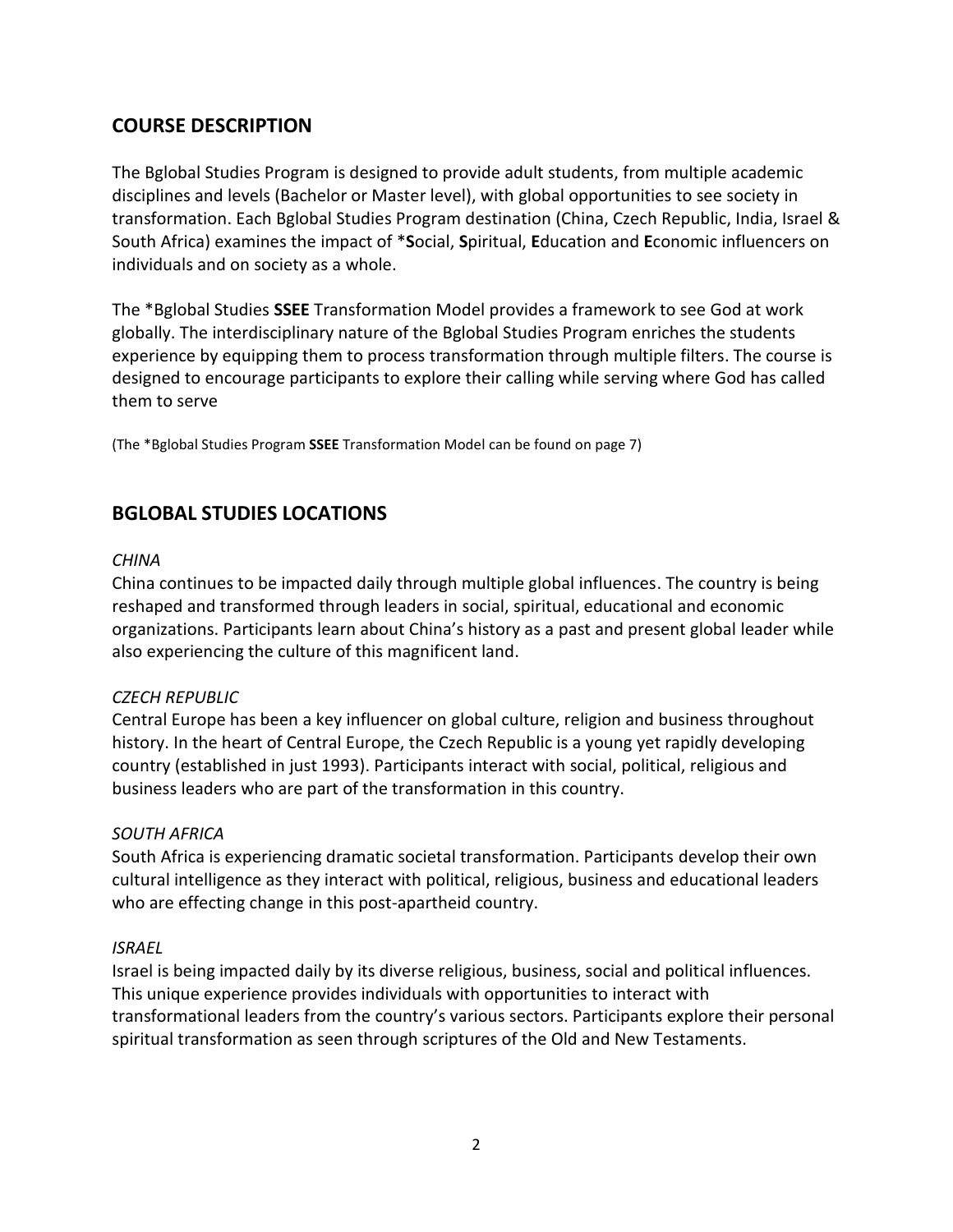*INDIA* 

India is the most populous democracy in the world and a country which is being transformed by leaders of business, education, social and spiritual organizations. Participants examine the reshaping of this country and how India's rich culture is being impacted by its place in the world.

# **PROGRAM TOPICS (Bachelor and Master Level)**

The topics to be covered in this Bglobal Studies Program include:

- The impact of globalization on society and individuals
- Best practices for understanding and developing Cultural Intelligence (CQ)
- Cross cultural communications
- Serving where God has called you to serve
- Models of personal and societal transformation

### **PROGRAM LEARNING OBJECTIVES (Bachelor and Master Level)**

Upon completion of the B**g**lobal Studies Program participants will be able to:

- Identify assumptions related to the impact of globalization and cultural differences on him or her as an individual.
- Identify systems for improving cultural intelligence.
- Analyze the changes in their beliefs and assumptions gained through exposure to different cultures.
- Articulate how God uses people where they are called to serve
- Analyze the impact of social, spiritual, education and economic leaders on personal and societal transformation.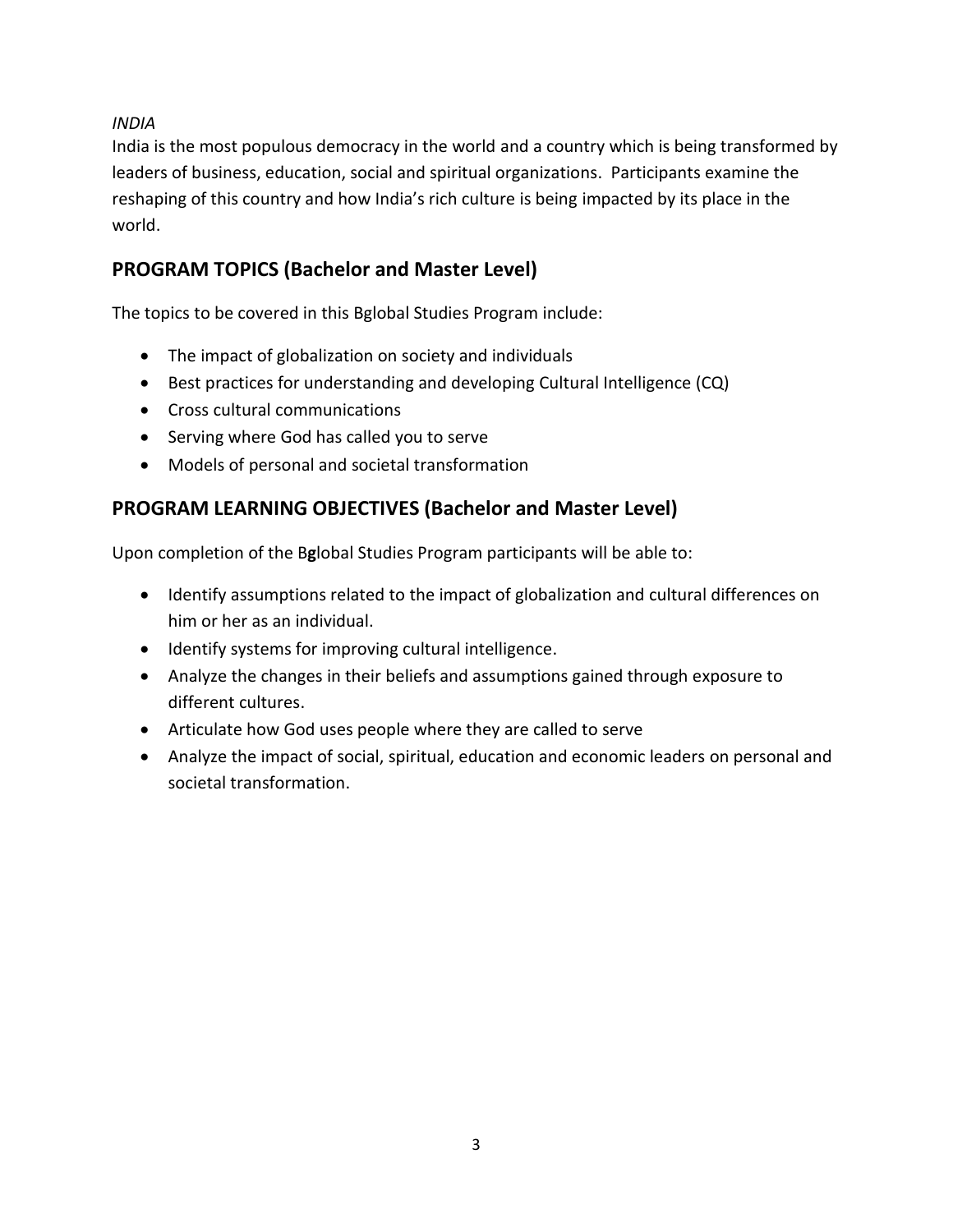### **MASTER LEVEL PROGRAMS - LEARNING OUTCOMES**

The following outcomes are expected of each graduate student in the Bglobal Studies Program:

- Through country specific resources, individuals will complete a journal which demonstrates a basic preparedness to participate in a Bglobal Studies Program.
- Based on current literature on CQ, participation in the Bglobal Studies Program and completion of the pre and post CQ Assessment, each participant will articulate the changes in his or her personal CQ Drive, Knowledge, Strategy and Action.
- Through country specific resources and completion of the Bglobal Studies Program, participants will develop a 15+ page "Personal & Societal Transformation Plan." (Use the Bglobal Studies SSEE Model and interaction with various SSEE leaders.)

| <b>Session</b>      | <b>TOPIC</b>                        | <b>ASSIGNMENT</b>            | <b>POINTS</b>                        |
|---------------------|-------------------------------------|------------------------------|--------------------------------------|
|                     | CQ Knowledge                        | Pre-trip CQ assessment       | 40 POINTS - In Transformation        |
|                     |                                     |                              | Plan due in session 7.               |
| <b>ONE</b>          | <b>Foundational Knowledge</b>       | Journal of readings          |                                      |
|                     | <b>Transformation &amp; Country</b> | (Globalization & SSEE        | 80 POINTS - Journal due in session   |
|                     |                                     | Model)                       | 7.                                   |
|                     | CQ Knowledge                        | Journal of CQ Readings       | Cont. - Journal due session 7.       |
|                     |                                     |                              |                                      |
| <b>TWO</b>          | Knowledge-                          | Journal of readings          | Cont. - Journal due session 7.       |
|                     | <b>Transformation &amp; Country</b> | (Globalization & SSEE)       |                                      |
|                     | CQ Knowledge                        | <b>Bglobal Studies Trip</b>  |                                      |
|                     |                                     | Journal of CQ                |                                      |
| $THREE -$           |                                     | Interactions                 | 80 POINTS - Participation in         |
| <b>FOUR</b>         |                                     |                              | Bglobal Studies Trip & Journal of    |
|                     | Knowledge-                          | <b>Bglobal Studies Trip-</b> | interactions. Plan due in session 7. |
|                     | <b>Transformation &amp; Country</b> | Journal of SSEE              |                                      |
|                     |                                     | Interactions                 |                                      |
|                     | CQ Knowledge                        | Post-trip CQ assessment      | 40 POINTS Plan due session 7.        |
| <b>FIVE</b>         |                                     |                              |                                      |
|                     |                                     | Begin CQ Analysis            | Analysis of CQ Change. Plan due in   |
|                     |                                     |                              | session 7.                           |
|                     | CQ Knowledge                        |                              |                                      |
|                     |                                     | Personal & Societal          | 160 POINTS - Personal & Societal     |
| SIX-SEVEN           | Knowledge-                          | <b>Transformation Plan -</b> | <b>Transformation Plan.</b>          |
|                     | <b>Transformation &amp; Country</b> |                              |                                      |
| <b>TOTAL POINTS</b> |                                     |                              | 400 POINTS                           |

### **MASTER LEVEL - ASSIGNMENTS FOR EACH CLASS**

4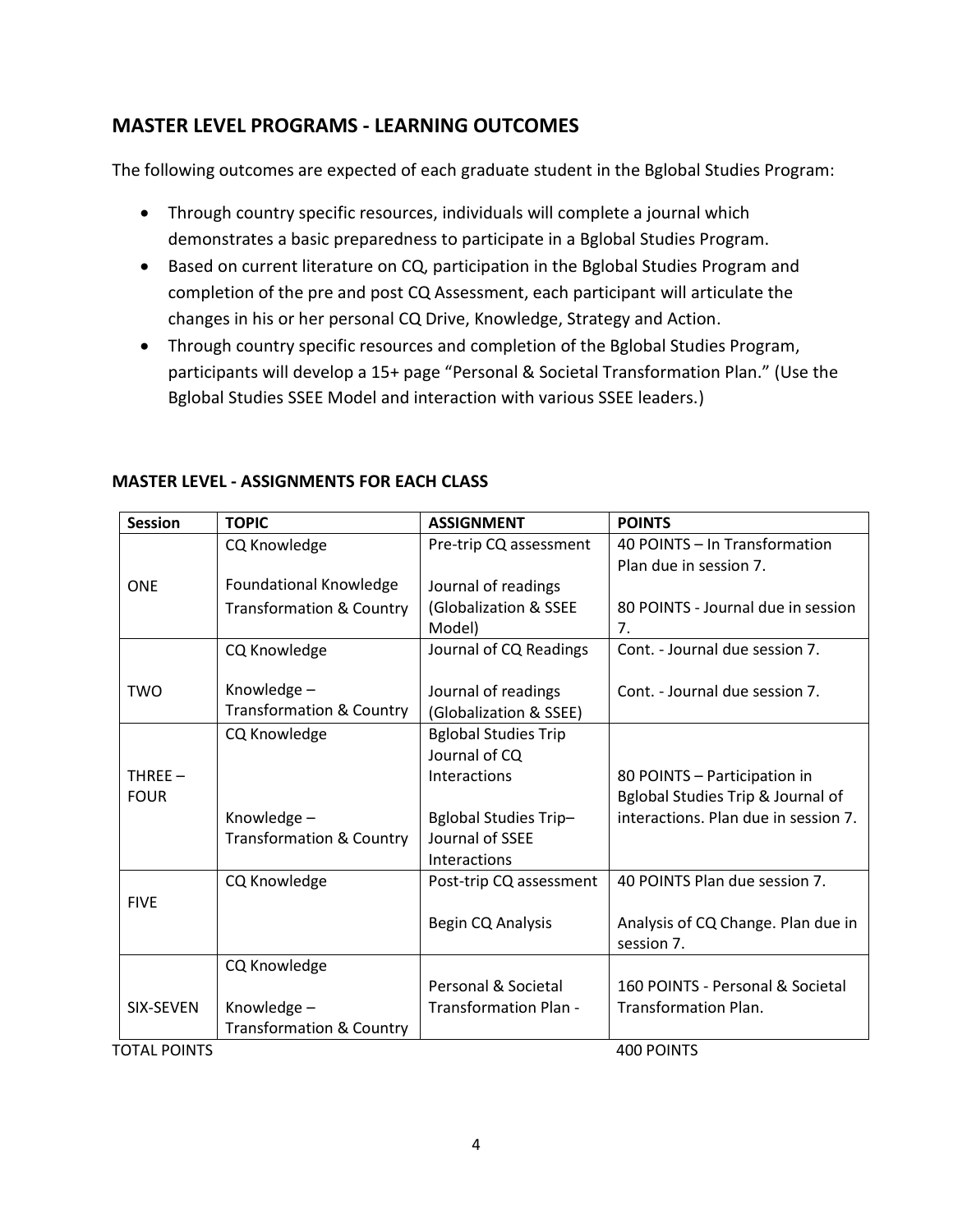#### **Grading Guidelines:**

The following grading scale (%) will be used for this course:

| 100 - 97  | А  | 76 - 74   | C  |
|-----------|----|-----------|----|
| $96 - 92$ | А- | 73 - 70   | C- |
| $91 - 88$ | B+ | $69 - 67$ | D+ |
| 87 - 84   | B  | 66 - 64   | D  |
| $83 - 80$ | B- | $63 - 60$ | D- |
| 79 - 77   | C+ | Below 59  | F  |

| Pre CQ Assessment                           | 40 Points  | $10\%$ |
|---------------------------------------------|------------|--------|
| <b>Reading Journals</b>                     | 80 Points  | 20 %   |
| <b>Bglobal Studies Program Interactions</b> | 80 Points  | 20 %   |
| Post CQ Assessment                          | 40 Points  | $10\%$ |
| Personal & Societal Transformation Plan     | 160 Points | 40 %   |

### **Journals**

Based on CQ resources, country specific topics, globalization and transformation, participants should journal the highlights of key concepts. This will serve as a reference for the student as they proceed through the Bglobal Studies journey. The journals should contain the following:

- 1. Readings Journal
	- CQ Readings
	- Readings assigned on:
		- o Country specific topics
		- o Globalization topics
		- o Personal or Societal Transformation

Based on Bglobal Studies in-country interactions, participants should journal key interactions. Categorize these interactions by one (or more) of the SSEE Model of Transformation filters.

- 2. Personal & Societal Transformation Journal
	- Interactions or events which developed participants CQ
	- Interactions or events which highlighted the elements in the SSEE Model of **Transformation**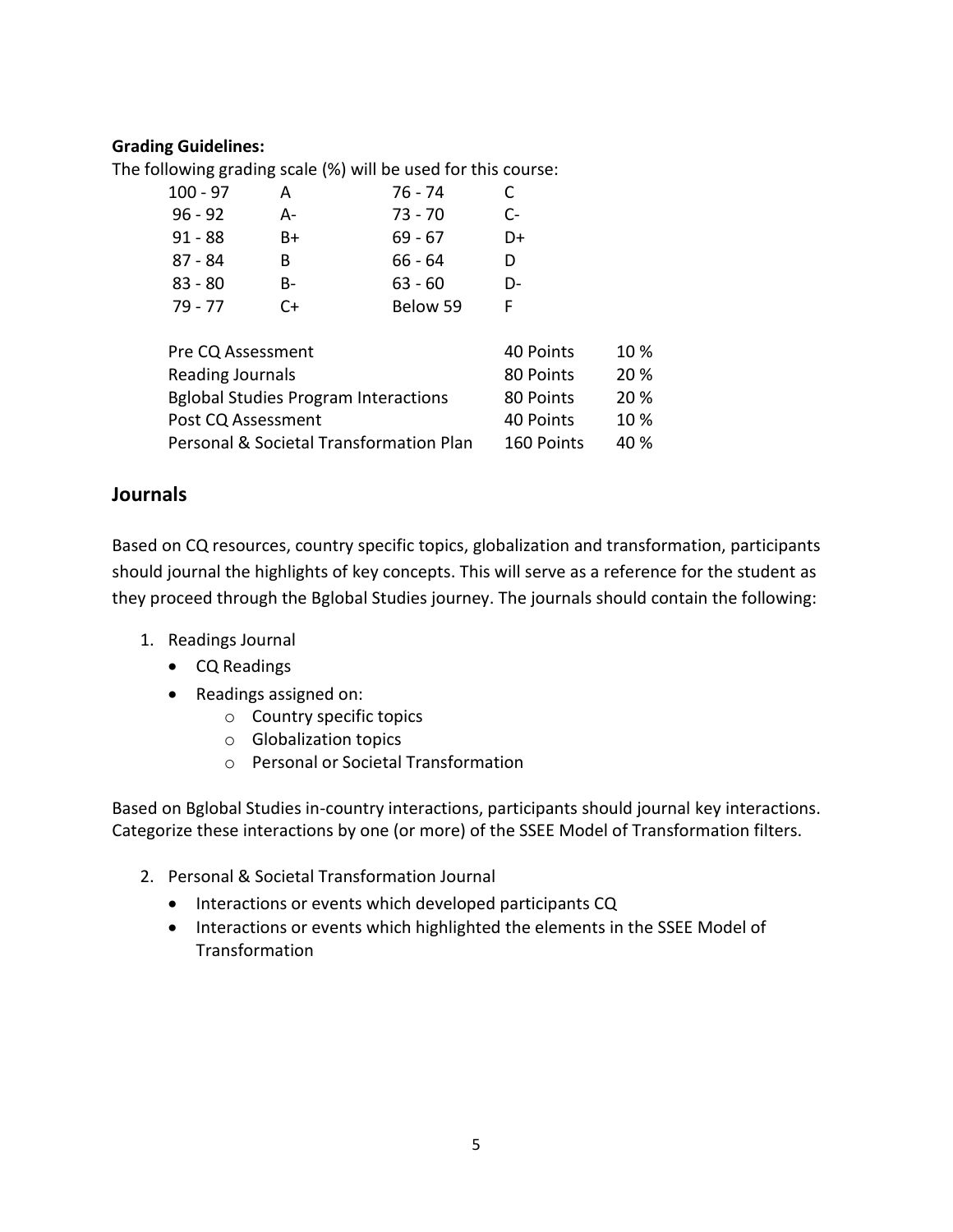# **Writing Your Plan (Master Level Programs) Personal & Societal Transformation Plan**

### **Transforming Society**

It's a simple fact: For better or worse, social, spiritual, educational and economic leaders influence the communities in which they operate. They are uniquely positioned to relate with employees, vendors, professional peers, and political and social leaders. Christian leaders have an additional opportunity to use this influence to share the gospel in highly practical ways.

One of the most effective avenues to  $21<sup>st</sup>$  Century transformation will be through viable, sustainable organizations across the globe that are focused on living out Christian principles and bettering the communities they influence.

### **Guidelines for Developing a Transformation Plan-**

Participants will develop a "Personal and Societal Transformation Plan" based on the following format:

- Cover\*
- Table of Contents\*
- Body (15 pages minimum; must include all 4 sections below)
- Bibliography\*
- Journals\* (6-8 pages)

(\*Not counted as part of 15 pages)

#### **Section 1: Developing Your Cultural Intelligence (CQ) (4-5 pages)**

- Read Dr. Livermore's book on Leading with Cultural Intelligence: The New Secret to Success.
- Complete a pre-trip CQ Assessment no later than two weeks prior to departing on the Global Experience.
- Analyze various learning elements of the Global Studies trip and their impact on improving your understanding of globalization and cultural intelligence.
- Complete a post-trip CQ Assessment within one week of returning from the Global Experience.
- Articulate your personal change in CQ.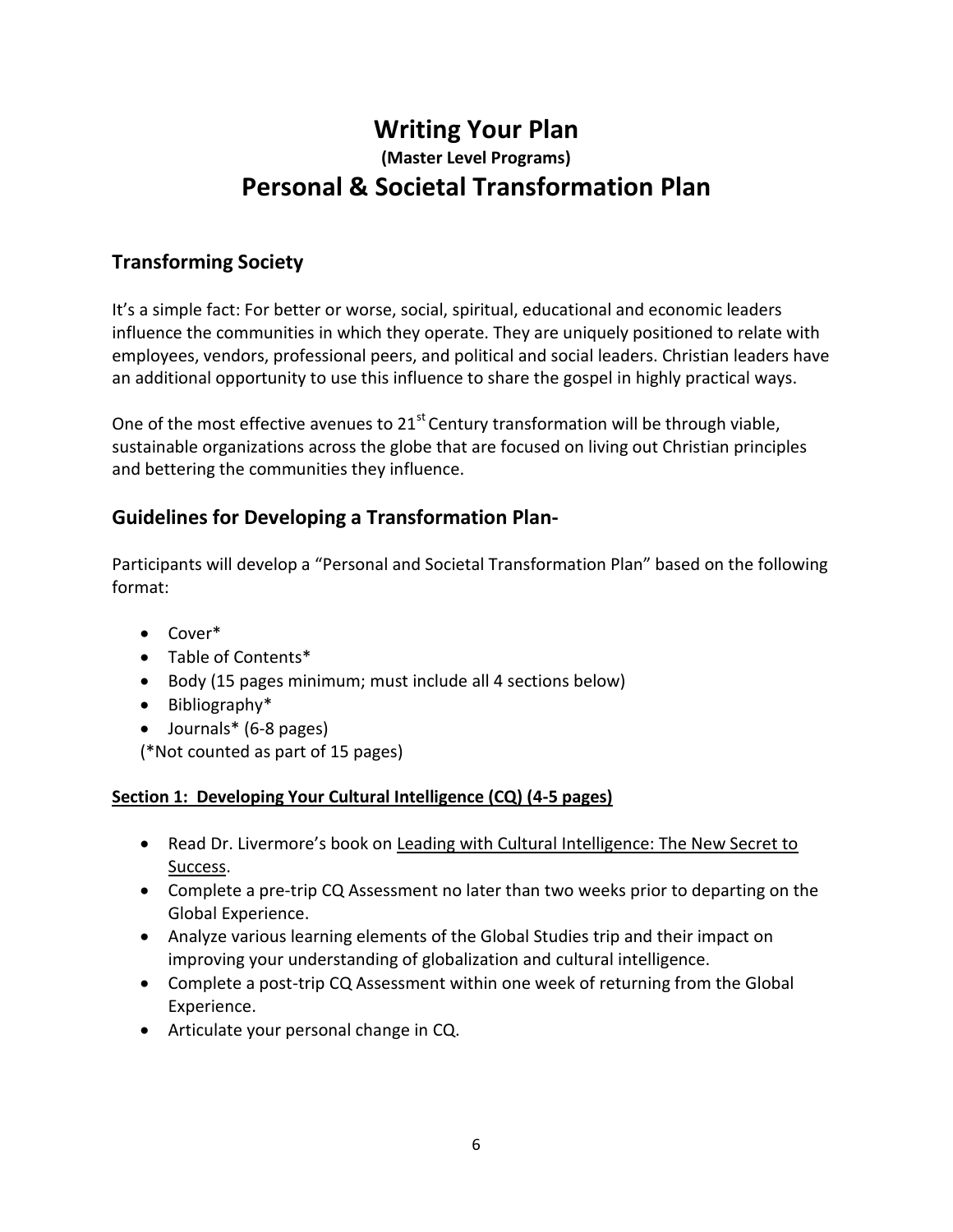### **Section 2: Identification Of Assumptions On How Society Is Transformed (3 pages)**

- Identify specific ways (based on your readings) through which society is transformed. Use the Bglobal Studies SSEE Societal Transformation Model.
- Articulate assumptions from the literature on how individuals and organizations transformation of society.

### **Section 3: Application of Transformation Through The Bglobal Studies Program (4-5 pages)**

Participants will journal their Global Studies Program to:

- Articulate cases or examples of individuals and businesses transforming society.
- Analyze specific elements which have contributed to transformation (using the Bglobal Studies Program SSEE Societal Transformation Model).

### **Section 4: Articulate A Personal or Societal Transformation Plan (4-5 pages)**

- Articulate a Personal or Societal Transformation Plan. Be sure to include:
	- o Why do you think God has placed you where you are?
	- o How you can be transformational in:
		- **Personal influences (family, friends, etc.)**
		- Society (neighborhood, work, church or the broader community)
		- Any unique way God is leading you to be transformational?



# *Bglobal Studies Program SSEE Societal Transformation Model*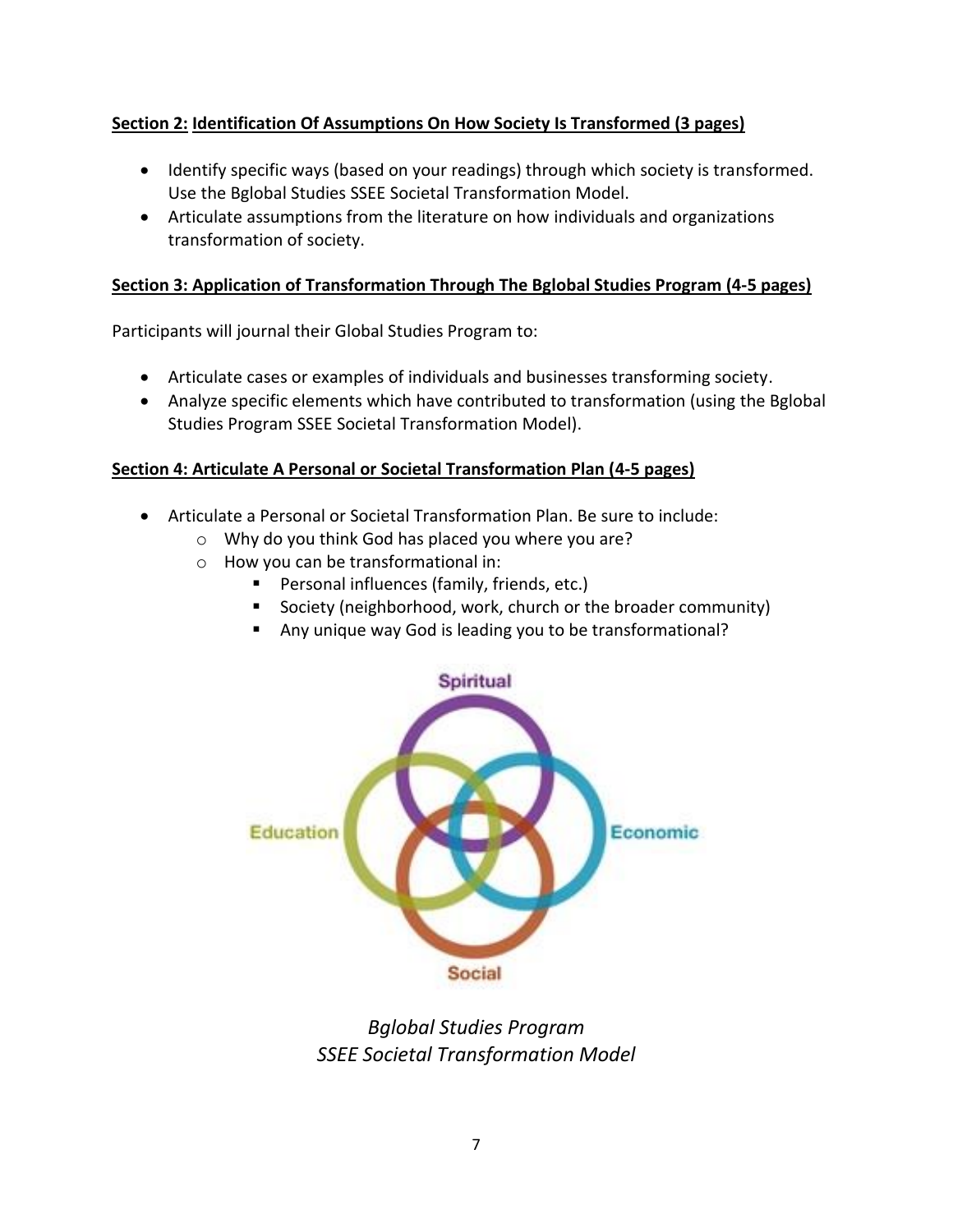# **Bglobal Studies Program**

**(Master Level) Cultural Intelligence (CQ) Assessment**

The **Bglobal Studies Program** is an important component of the educational programs for students at many universities. This experience creates an environment for students to examine how our world is changing through the integration of economics, cultural, political and social systems across geographical borders. Students observe the impacts of globalization first hand as they are exposed to varying cultures in a global setting.

The Bglobal Studies Program can be a transformative experience. A significant part of the transformation comes from students developing their Cultural Intelligence (CQ). According to author, Dr. David Livermore, CQ *is the capability to function effectively in a variety of national, ethnic, and organizational cultures*. It focuses specifically upon the skills and competencies needed to succeed in BOTH international and multicultural, domestic environments.

To assist students in developing their CQ, **all program participants are required to complete the CQ Assessment,** an evidence-based assessment developed by the Cultural Intelligence Center.

The process includes the completion of two online assessments, one predeparture and the second after returning from the trip. Each student will receive a feedback report after each assessment. Feedback reports include information on their intercultural capabilities as well as questions for reflection that provide guidelines for including a personal CQ development plan into their **Personal and Societal Transformation Plan.**

**For the CQ component of the Bglobal Studies Program, students will need to complete the following steps:**

**Step One**: Complete the pre-departure online CQ assessment.

The pre-departure assessment takes approximately 20-25 minutes to complete. Prior to participating in a Bglobal Studies Program, a link, along with instructions, will be sent to students. Students must complete the preassessment **two weeks prior to the trip**. Upon completion of the assessment, a personal feedback report will be emailed directly to each student.

**Cultural Intelligence**

**Assessment**

Measure your CQ pre & post Global Studies Program

#### **Develop Your:**

CQ Drive

- CQ Knowledge
- CQ Strategy
- CQ Action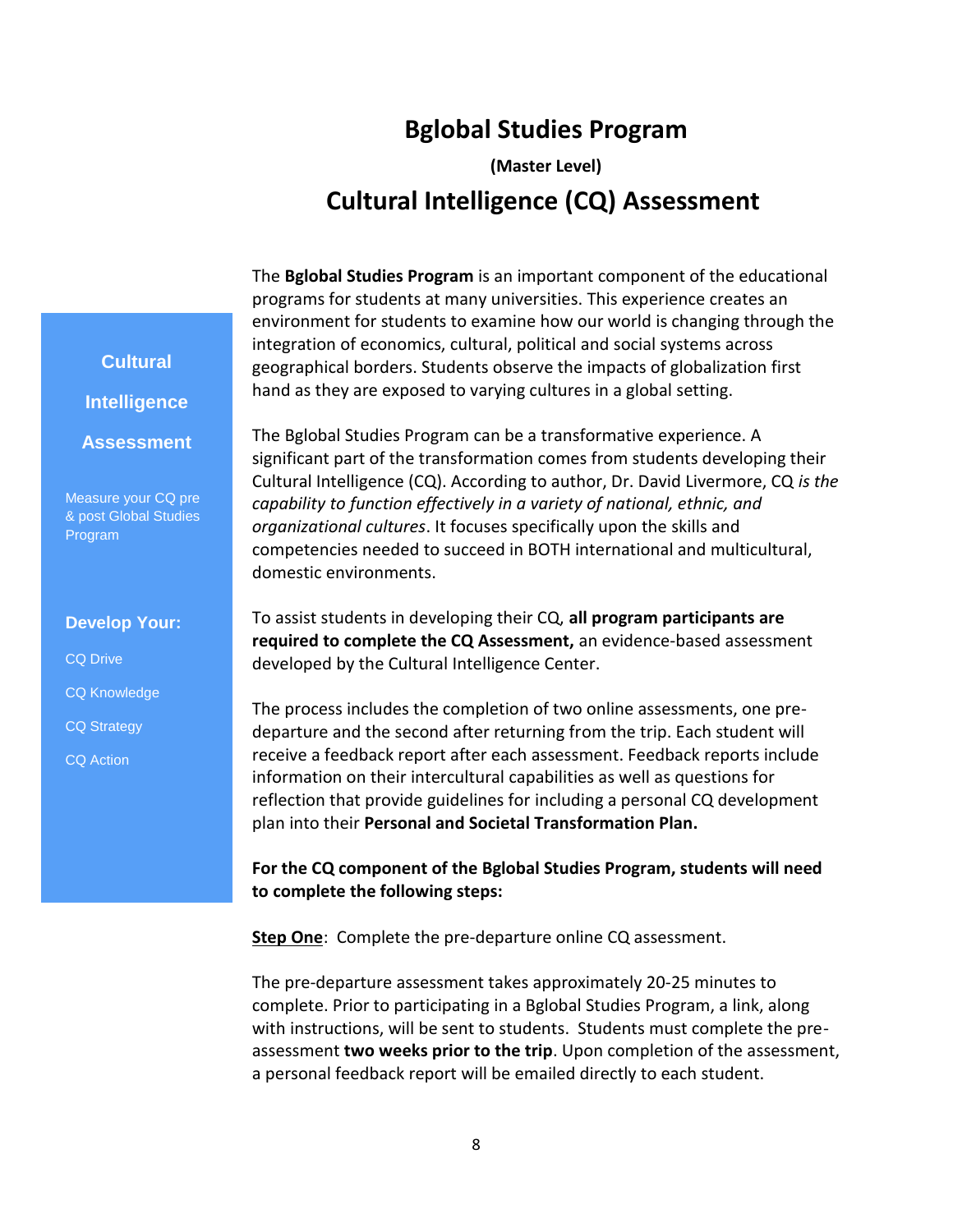**Step Two**: Complete the second online CQ assessment.

Shortly after returning from the trip, students will complete the post-trip CQ assessment (20-25 minutes). A link, along with instructions, will be sent to students. The second assessment must be completed **no later than one week after returning from the trip**. Results from the second assessment will be emailed directly to each student.

**Step Three:** Include in their **Personal and Societal Transformation Plan** an analysis of their CQ capabilities as well as a personal plan for growth.

\*\*Students will also have as part of their global experience recommended reading, Dr. Livermore's book; *Leading with Cultural Intelligence.* It is ideal to have the book read **prior** to the trip and **before** completing the predeparture online assessment.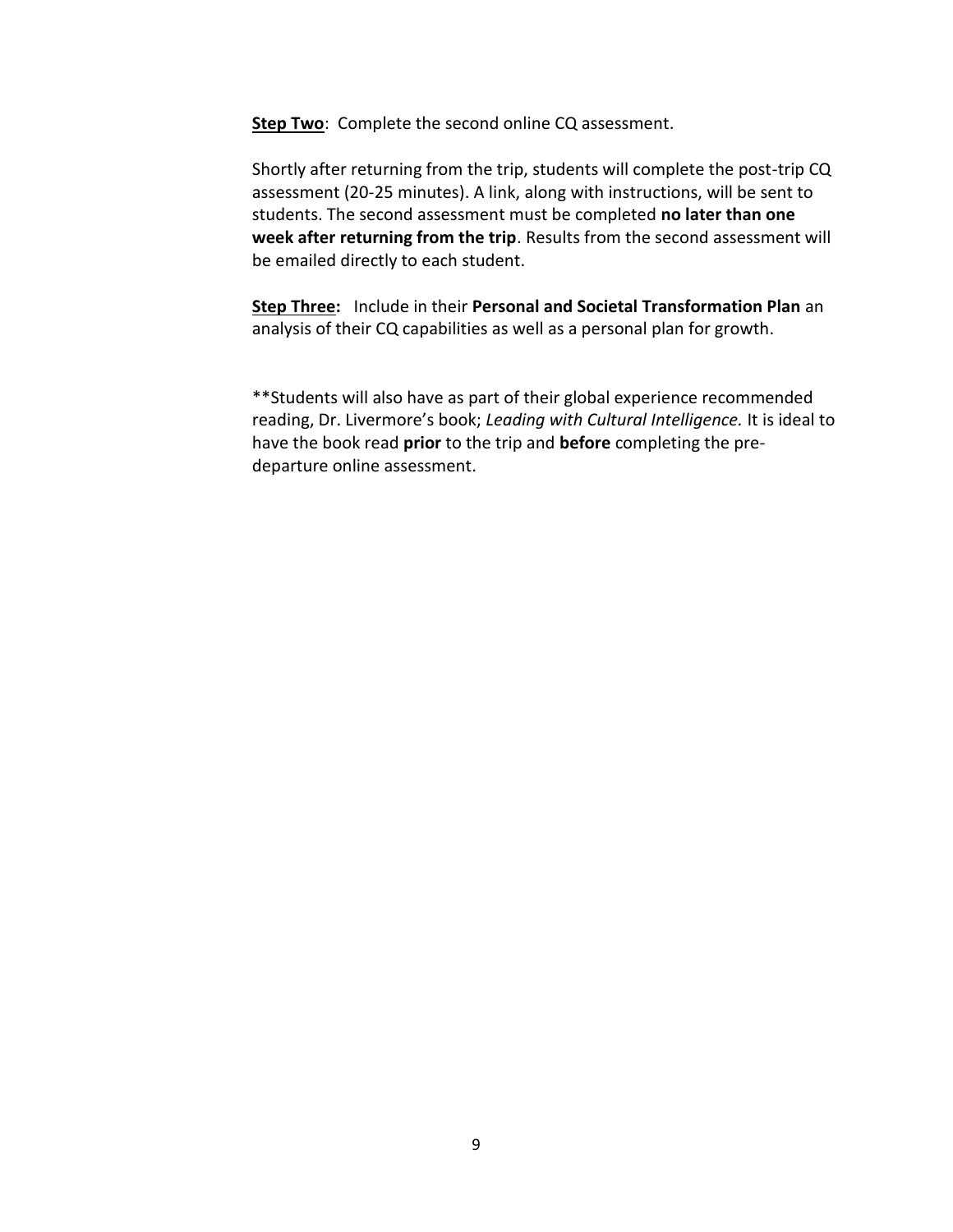### **BACHELOR LEVEL PROGRAMS - LEARNING OUTCOMES**

The following outcomes are expected of each bachelor student in the Bglobal Studies Program:

- Through country specific resources, individuals will complete a reading journal which demonstrates a basic preparedness to participate in a Bglobal Studies Program.
- Based on current literature on CQ, participation in the Bglobal Studies Program and completion of the pre and post CQ Assessment, each participant will articulate the changes in his or her personal CQ Drive, Knowledge, Strategy and Action.
- Through country specific readings and completion of the Bglobal Studies Program, participants will complete a 12 page "Bglobal Studies Experience Reflection Report." The report should include an overview of learning activities experienced on the journey and the impact the interactions made on the student. (Use the Bglobal Studies SSEE Model to classify the various interactions on the journey.)

| <b>Session</b>                           | <b>TOPIC</b>                        | <b>ASSIGNMENT</b>            | <b>POINTS</b>                           |
|------------------------------------------|-------------------------------------|------------------------------|-----------------------------------------|
|                                          | CQ Knowledge                        | Pre-trip CQ assessment       | 40 POINTS - Assignments included        |
|                                          |                                     |                              | in experience Reflection Report         |
| <b>ONE</b>                               | <b>Foundational Knowledge</b>       | Journal of readings          | which is due in session 7               |
|                                          | <b>Transformation &amp; Country</b> | (based on SSEE Model)        |                                         |
|                                          |                                     |                              | 80 POINTS- Journal due in session 7     |
|                                          | CQ Knowledge                        | Journal of CQ Readings       | Cont. - Journal due session 7           |
|                                          |                                     |                              |                                         |
| <b>TWO</b>                               | Knowledge-                          | Journal of readings          | Cont. - Journal due session 7           |
|                                          | <b>Transformation &amp; Country</b> | (Globalization & SSEE)       |                                         |
|                                          | CQ Knowledge                        | <b>BGlobal Studies</b>       |                                         |
|                                          |                                     | Experience                   |                                         |
| THREE -                                  |                                     | Journal of CQ                | 80 POINTS - Participation in            |
| <b>FOUR</b>                              |                                     | Interactions                 | <b>Bglobal Studies Experience &amp;</b> |
|                                          | Knowledge-                          |                              | Journal of interactions. Report in      |
|                                          | <b>Transformation &amp; Country</b> | <b>BGlobal Studies</b>       | session 7                               |
|                                          |                                     | Experience Journal of        |                                         |
|                                          |                                     | <b>SSEE Interactions</b>     |                                         |
|                                          |                                     | Post-trip CQ assessment      | 40 POINTS Report due session 7          |
| <b>FIVE</b>                              | CQ Knowledge                        |                              |                                         |
|                                          |                                     | <b>CQ Critical Analysis</b>  | Analysis of CQ change in report         |
|                                          |                                     |                              | session 7                               |
|                                          | CQ Knowledge                        |                              |                                         |
|                                          |                                     | <b>Bglobal Studies</b>       | 160 POINTS - Bglobal Studies            |
| SIX-SEVEN                                | Knowledge-                          | <b>Experience Reflection</b> | <b>Experience Reflection Report</b>     |
|                                          | <b>Transformation &amp; Country</b> | Report                       |                                         |
| <b>400 POINTS</b><br><b>TOTAL POINTS</b> |                                     |                              |                                         |

### **BACHELOR LEVEL - ASSIGNMENTS FOR EACH CLASS**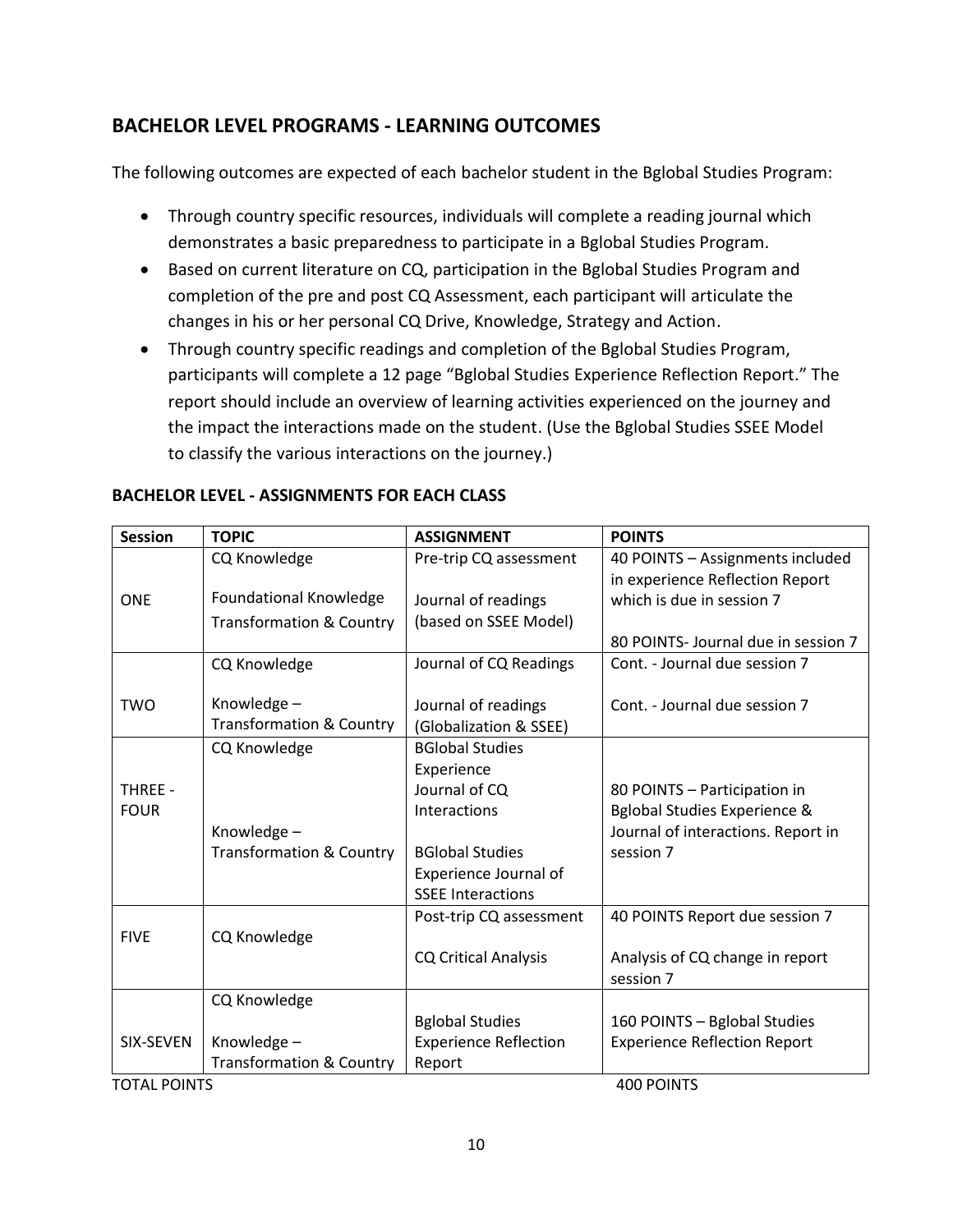#### **Grading Guidelines:**

The following grading scale (%) will be used for this course: 100 - 97 A 76 - 74 C 96 - 92 A- 73 - 70 C-91 - 88 B+ 69 - 67 D+ 87 - 84 B 66 - 64 D 83 - 80 B- 63 - 60 D-79 - 77 C+ Below 59 F

| Pre CQ Assessment                            | 40 Points  | $10\%$ |
|----------------------------------------------|------------|--------|
| Reading Journals                             | 80 Points  | 20%    |
| <b>Bglobal Studies Trip Interactions</b>     | 80 Points  | 20%    |
| Post CQ Assessment                           | 40 Points  | $10\%$ |
| <b>Bglobal Studies Experience Reflection</b> | 160 Points | 40 %   |

### **Journals**

Based on CQ resources, country-specific topics, globalization and transformation, participants should journal the highlights of key concepts. This will serve as a reference for the student as they proceed through the Bglobal Studies journey. The journals should contain the following:

- 1. Readings Journal
	- CQ Readings
	- Readings assigned on:
		- o Country specific topics
		- o Globalization topics
		- o Personal or Societal Transformation

Based on Bglobal Studies in country interactions, participants should journal key interactions. Categorize these interactions by one (or more) of the SSEE Model of Transformation filters.

- 2. Personal & Societal Transformation Journal
	- Interactions or events which developed participants CQ
	- Interactions or events which highlighted the elements in the SSEE Model of **Transformation**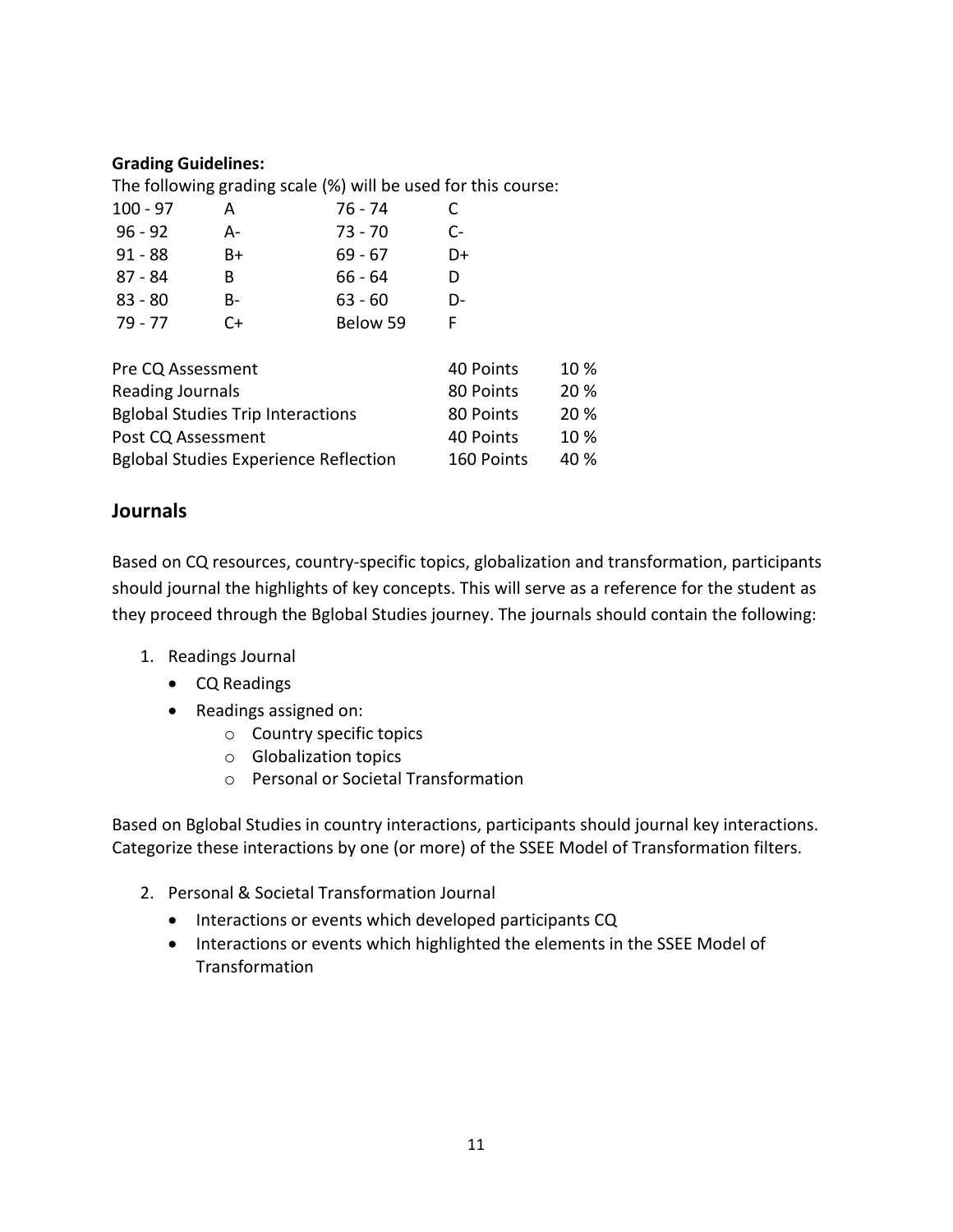# **Bglobal Studies Program**

**(Bachelor Level) Cultural Intelligence (CQ) Assessment**

The **Bglobal Studies Program** is an important component of the educational programs for students at many Universities. This experience creates an environment for students to examine how our world is changing through the integration of economics, cultural, political and social systems across geographical borders. Students observe the impacts of globalization first hand as they are exposed to varying cultures in a global setting.

The Bglobal Studies Program can be a transformative experience. A significant part of the transformation comes from students developing their Cultural Intelligence (CQ). According to author, Dr. David Livermore, CQ *is the capability to function effectively in a variety of national, ethnic, and organizational cultures*. It focuses specifically upon the skills and competencies needed to succeed in BOTH international and multicultural, domestic environments.

To assist students in developing their CQ, **all program participants are required to complete the CQ Assessment,** an evidence-based assessment developed by the Cultural Intelligence Center.

The process includes the completion of two online assessments, one predeparture and the second after returning from the trip. Each student will receive a feedback report after each assessment. Feedback reports include information on their intercultural capabilities as well as questions for reflection that provide guidelines for including a personal CQ development plan into their **Bglobal Studies Experience Report.**

**For the CQ component of the Bglobal Studies Program, students will need to complete the following steps:**

**Step One**: Complete the pre-departure online CQ assessment.

The pre-departure assessment takes approximately 20-25 minutes to complete. Prior to participating in a Bglobal Studies Program, a link, along with instructions, will be sent to students. Students must complete the preassessment **two weeks prior to the trip**. Upon completion of the assessment, a personal feedback report will be emailed directly to each student.

# **Cultural Intelligence**

**Assessment**

Measure your CQ pre & post Global Studies Program

#### **Develop Your:**

CQ Drive

- CQ Knowledge
- CQ Strategy
- CQ Action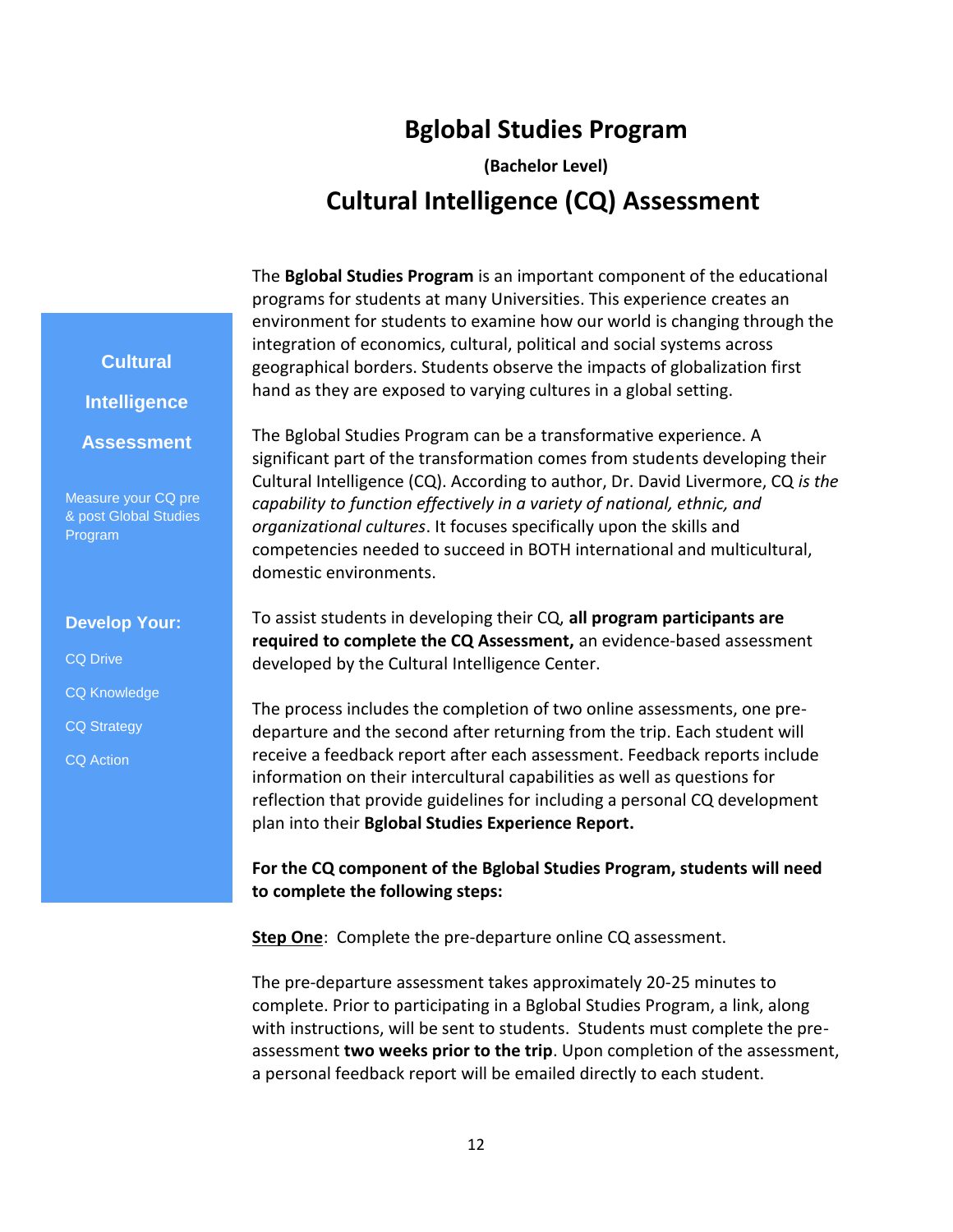**Step Two**: Complete the second online CQ assessment.

Shortly after returning from the trip, students will complete the post-trip CQ assessment (20-25 minutes). A link, along with instructions, will be sent to students. The second assessment must be completed **no later than one week after returning from the trip**. Results from the second assessment will be emailed directly to each student.

**Step Three:** Include in their **Bglobal Studies Experience Report** an analysis of their CQ capabilities as well as a personal plan for growth.

\*\*Students will also have as part of their global experience recommended reading, Dr. Livermore's book; *Leading with Cultural Intelligence.* It is ideal to have the book read **prior** to the trip and **before** completing the predeparture online assessment.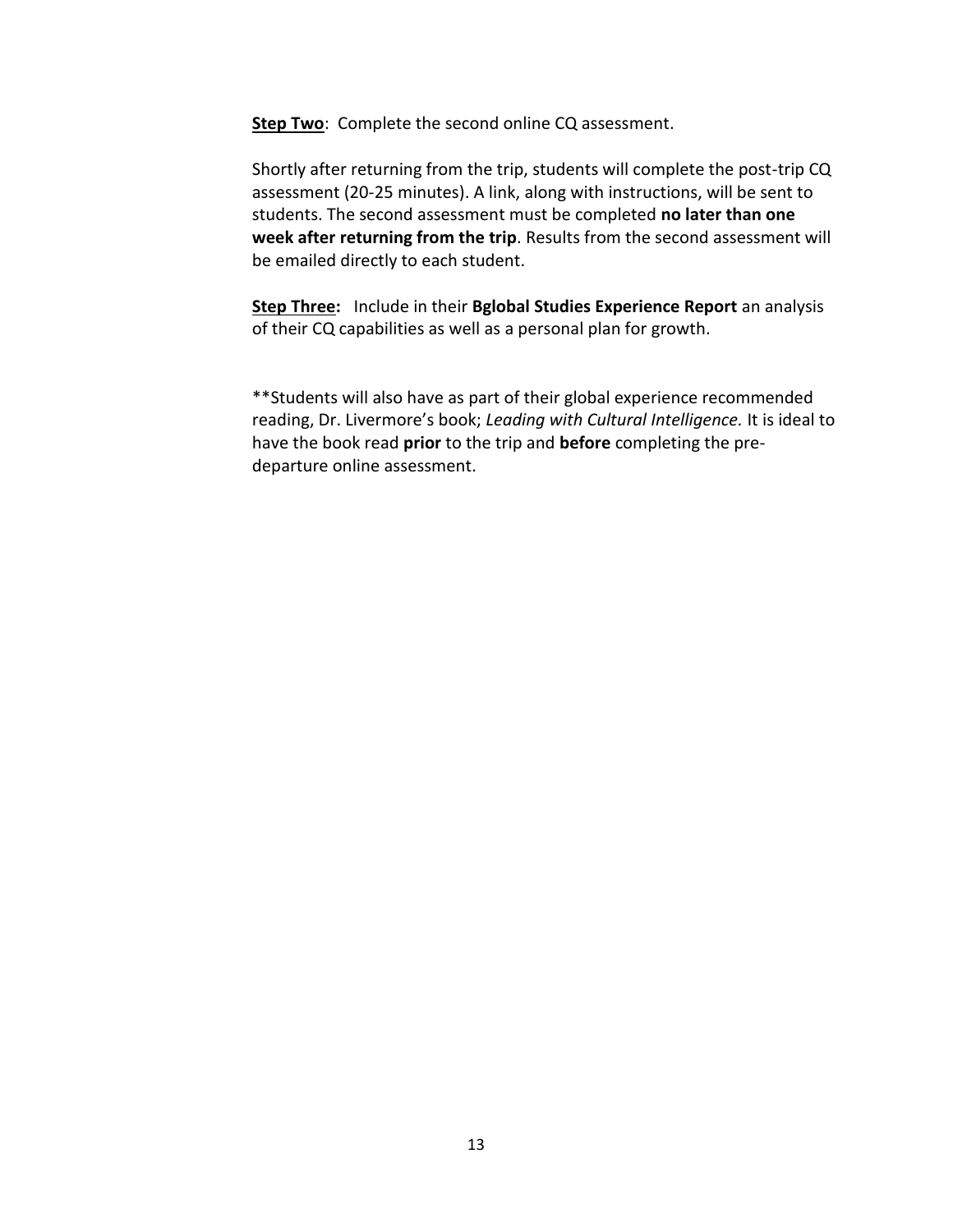# **Writing Your Report (Bachelor Level Programs) Experience Reflection Report**

### **Reflection Transforming Society**

Social, spiritual, educational and economic leaders influence the communities in which they operate. Christian leaders have an additional opportunity to use this influence to share the gospel in highly practical ways.

One of the most effective avenues to  $21<sup>st</sup>$  Century transformation will be through viable, sustainable organizations across the globe that are focused on living out Christian principles and bettering the communities they influence.

### **Guidelines for Writing your Experience Reflection Report -**

Participants will develop a Personal Reflection Report based on the following format:

- Cover\*
- Table of Contents\*
- Body (12 Pages minimum; must include all 4 sections below)
- Bibliography\*
- (\*Not counted as part of 12 pages)

#### **Section 1: Developing Your Cultural Intelligence (CQ) (3-4 pages)**

- Read Dr. Livermore's book on Leading with Cultural Intelligence: The New Secret to Success.
- Complete a pre-trip CQ Assessment no later than two weeks prior to departing on the Global Experience.
- Articulate how various learning elements of the Global Studies trip impacted and improved your cultural intelligence.
- Complete a post-trip CQ Assessment within one week of returning from the Global Experience.
- Identify the change in the change in your CQ.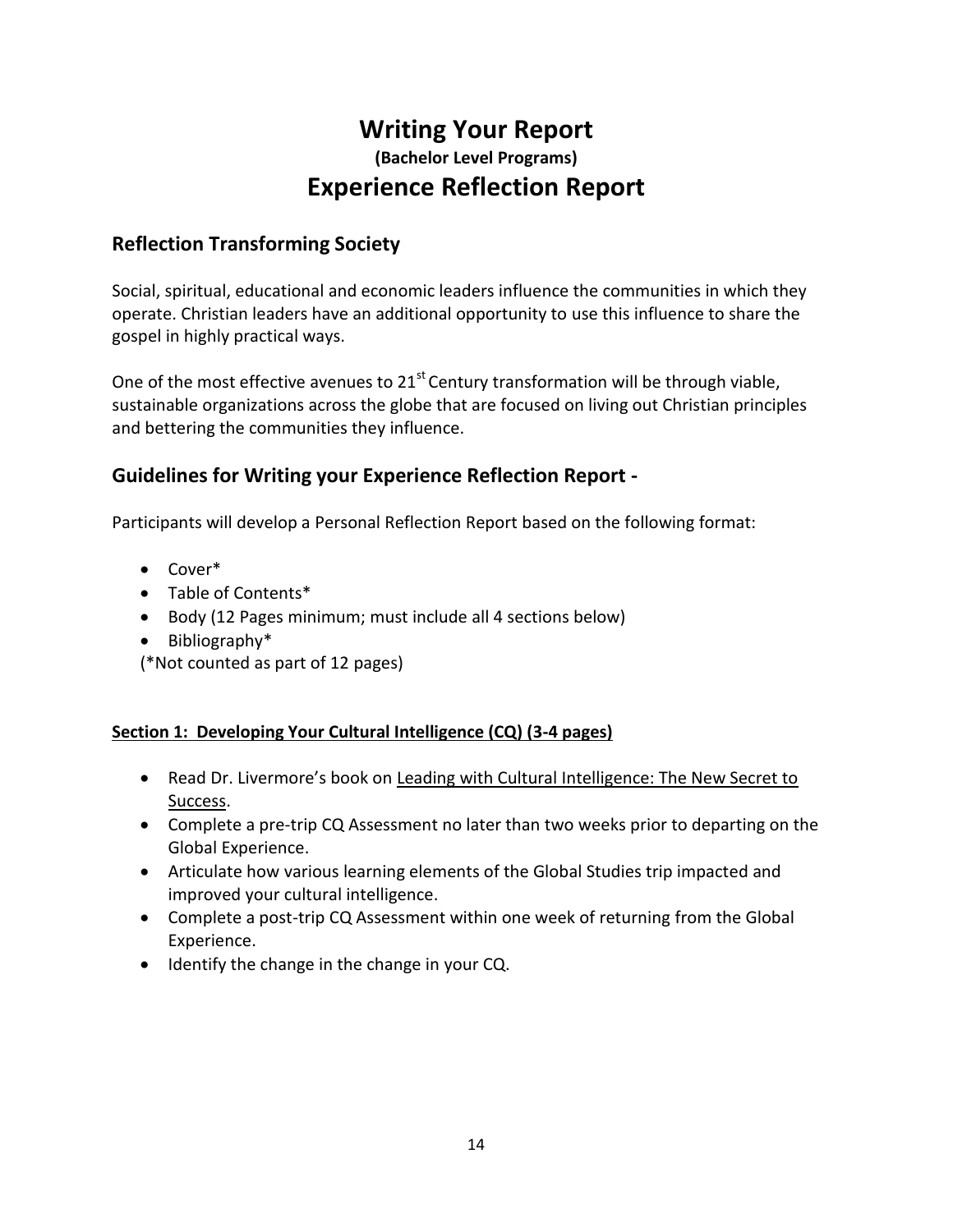### **Section 2: Identification Of Assumptions On How Society Is Transformed (2-3 pages)**

- Participants will identify their assumptions on the influencers which transform society and individuals. (Prior to participation in the Bglobal Studies Program).
- Articulate assumptions from the literature on how both individuals and organizations play a part in the transformation of society.

#### **Section 3: Application of Transformation Through The BGlobal Studies Program (3-4 pages)**

Participants will journal their Bglobal Studies Program to:

- Articulate interactions of individuals and businesses transforming society.
- Identify one or more specific area which has contributed to transformation listed above.
	- o Education
	- o Business
	- o Social Organizations
	- o Spiritual

#### **Section 4: Bglobal Studies Experience Reflection Summary (4-5 pages)**

- Reflect on the Bglobal Studes Experience. Be sure to include:
	- o Changes in beliefs and/or assumptions regarding societal and personal Transformation.
	- o Why do you think God has placed you where you are?.
	- o Summary of your personal experience.



*Bglobal Studies Program SSEE Societal Transformation Model*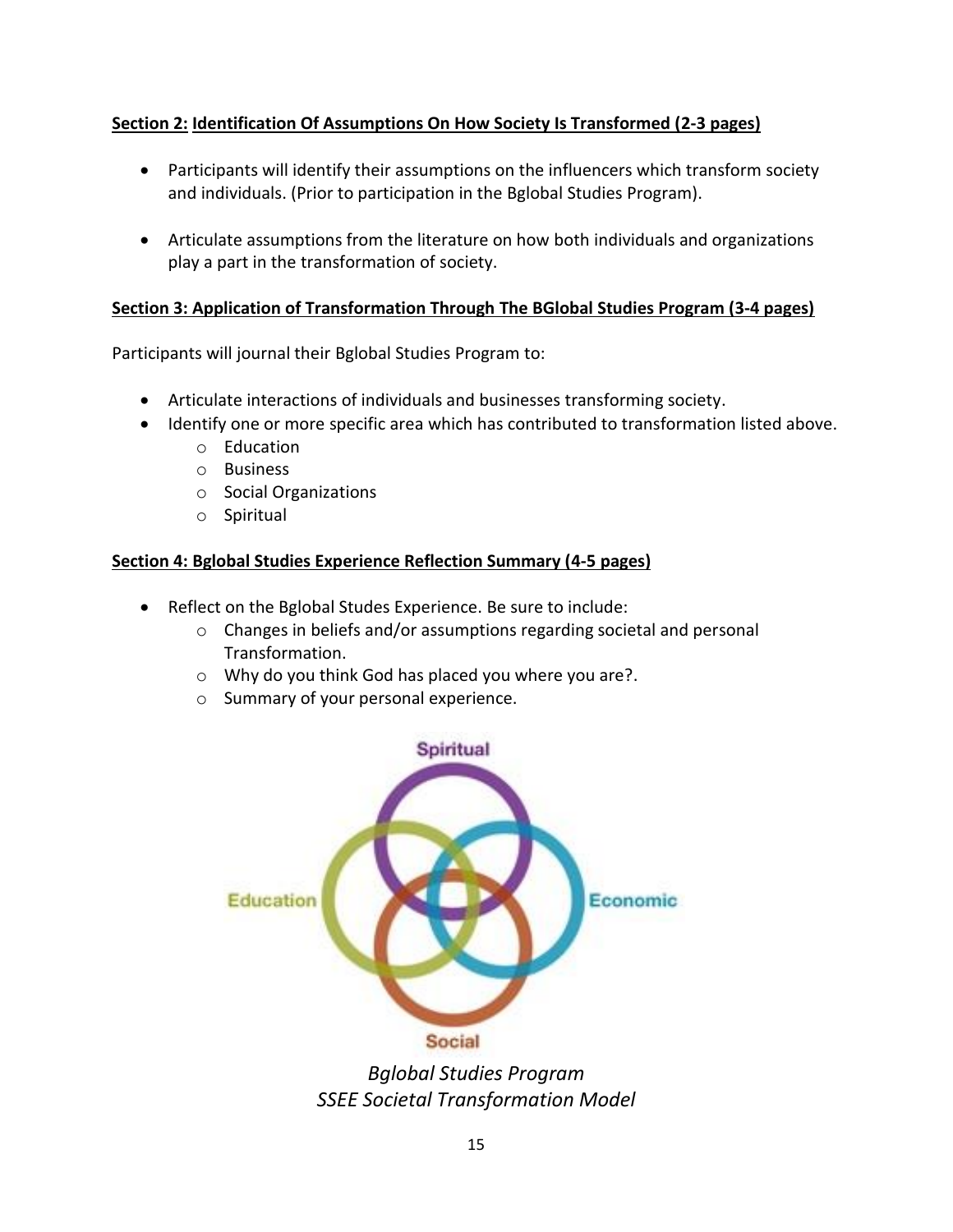# **CHINA**

# RESOURCES

Bachelor and Master Level

- 1. Livermore, David A. (2010). *Leading with Cultural Intelligence: The New Secret to Success*. ISBN: 978-0-8144-1487-3
- 2. Thong, Chan Kei. (2009) *Finding God in Ancient China*. Zondervan. ISBN:98-0-310-2938-8

Master Level - Additional resources

- 1. Engardio, Pete. (2007). *CHINDIA: How China and India are Revolutionizing Global Business*. McGraw Hill. ISBN: 978-0-07-147657-7
- 2. Additional resources as assigned.

### WEB RESOURCES

Bachelor and Master Level –

- 1. China Facts CIA Website **-** [https://www.cia.gov/library/publications/the-world](https://www.cia.gov/library/publications/the-world-factbook/geos/ch.html)[factbook/geos/ch.html](https://www.cia.gov/library/publications/the-world-factbook/geos/ch.html)
- 2. World–Class Poverty <http://www.economist.com/blogs/analects/2013/02/chinas-poor>

Master Level – Additional Resources

- 1. PBS Online Video Series. (2002). *Commanding heights: The battle for the world economy*  [Online video]*.* Boston: WGBH Studios. (Episodes One–Three at http://www.pbs.org/wgbh/commandingheights/hi/story/index.html)
- 2. Additional resources as assigned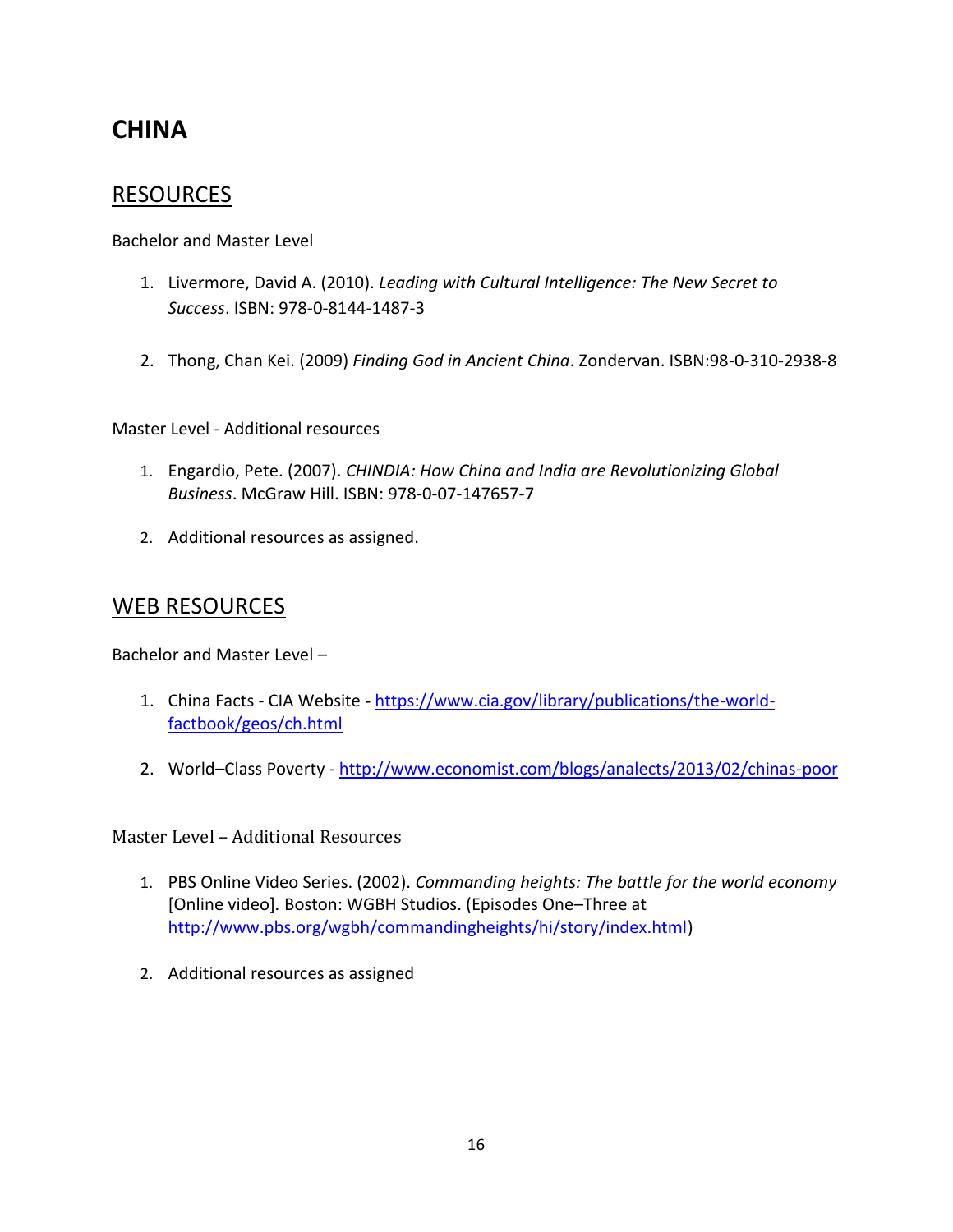# **CZECH REPUBLIC**

# RESOURCES

Bachelor and Master Level

- 1. Livermore, David A. (2010). *Leading with Cultural Intelligence: The New Secret to Success*. ISBN: 978-0-8144-1487-3
- 2. Bazant, Jan. Bazant, Nina. (2010).*The Czech Reader: History, Culture, Politics.*

Master Level - Additional resources

- 1. Holy, Ladislav. (1996*).The Little Czech and the Great Czech Nation. National Identity and Post-Communist Transformation of Society*. The University of Cambridge Press. 0-521-55584-1
- 2. Additional resources as assigned.

# WEB RESOURCES

.

Bachelor and Master Level

- 1. History of the European Union [http://europa.eu/about-eu/eu-history/index\\_en.htmL](http://europa.eu/about-eu/eu-history/index_en.htmL)
- 2. CIA Website **-** [https://www.cia.gov/library/publications/the-world](https://www.cia.gov/library/publications/the-world-factbook/geos/ez.html)[factbook/geos/ez.html](https://www.cia.gov/library/publications/the-world-factbook/geos/ez.html)
- 3. General Report on the Activities of the European Union 2011. [http://europa.eu/generalreport/pdf/rg2011\\_en.pdf](http://europa.eu/generalreport/pdf/rg2011_en.pdf)

Master Level – Additional Resources

- 1. PBS Online Video Series. (2002). *Commanding heights: The battle for the world economy*  [Online video]*.* Boston: WGBH Studios. (Episodes One–Three at http://www.pbs.org/wgbh/commandingheights/hi/story/index.html)
- 2. Additional resources as assigned.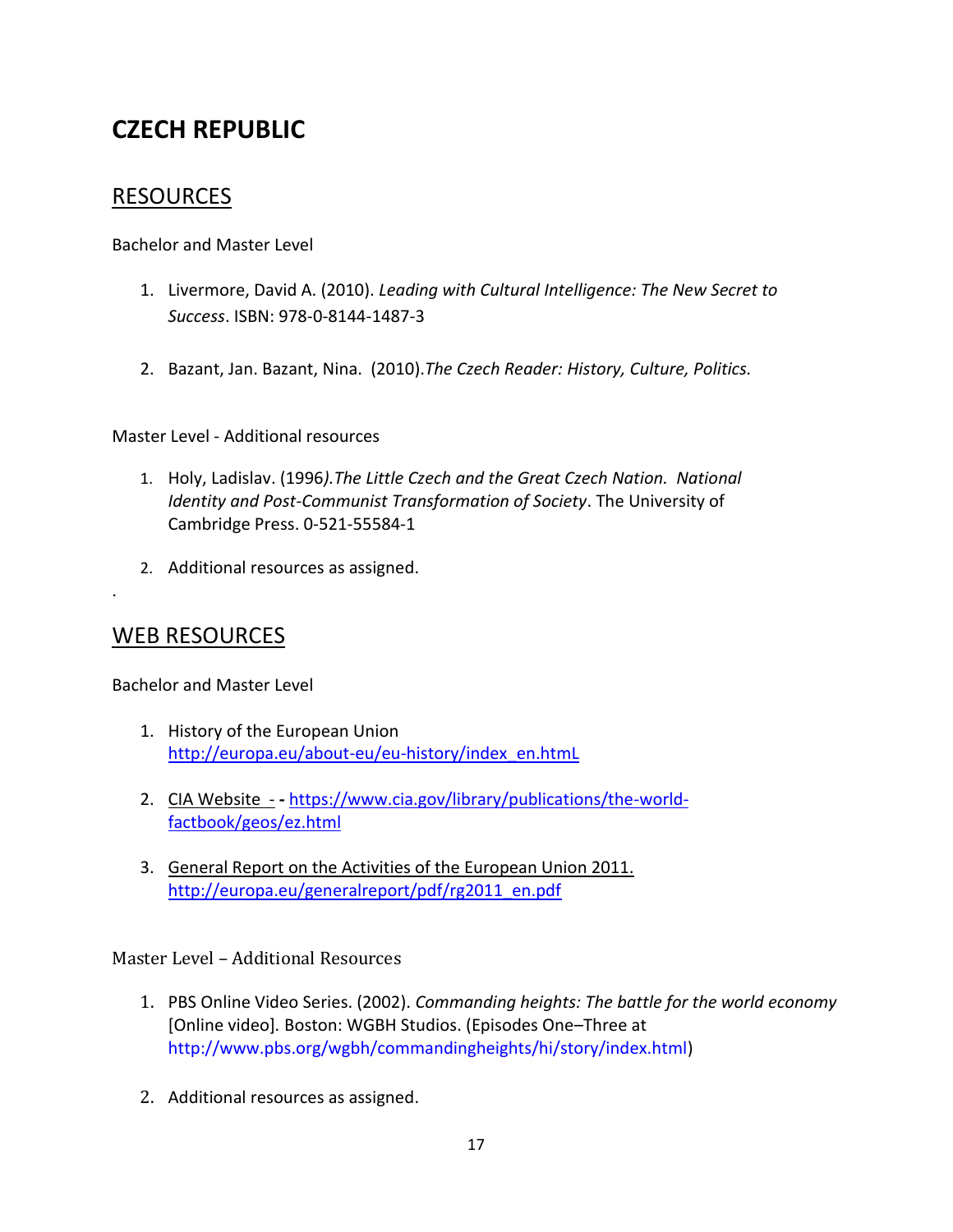# **INDIA**

### RESOURCES

Bachelor and Master Level

- 1. Livermore, David A. (2010). *Leading with Cultural Intelligence: The New Secret to Success*. ISBN: 978-0-8144-1487-3
- 2. Storti, Craig. (2007). *Speaking of India: Bridging the Communications Gap When Working With Indians.* ISBN:13-978-1-931930-34-5

Master Level - Additional resources

- 1. Engardio, Pete. (2007). *CHINDIA: How China and India are Revolutionizing Global Business*. McGraw Hill. ISBN: 978-0-07-147657-7
- 2. Additional resources as assigned.

### WEB RESOURCES

Bachelor and Master Level

- 1. CIA Website **- -** [https://www.cia.gov/library/publications/the-world](https://www.cia.gov/library/publications/the-world-factbook/geos/in.html)[factbook/geos/in.html](https://www.cia.gov/library/publications/the-world-factbook/geos/in.html)
- 2. India Profile and History - http://www.india.gov.in/india-glance/profile

Master Level - Additional resources

- 1. PBS Online Video Series. (2002). *Commanding heights: The battle for the world economy*  [Online video]*.* Boston: WGBH Studios. (Episodes One–Three at: <http://www.pbs.org/wgbh/commandingheights/hi/story/index.html>
- 2. Additional resources to be assigned.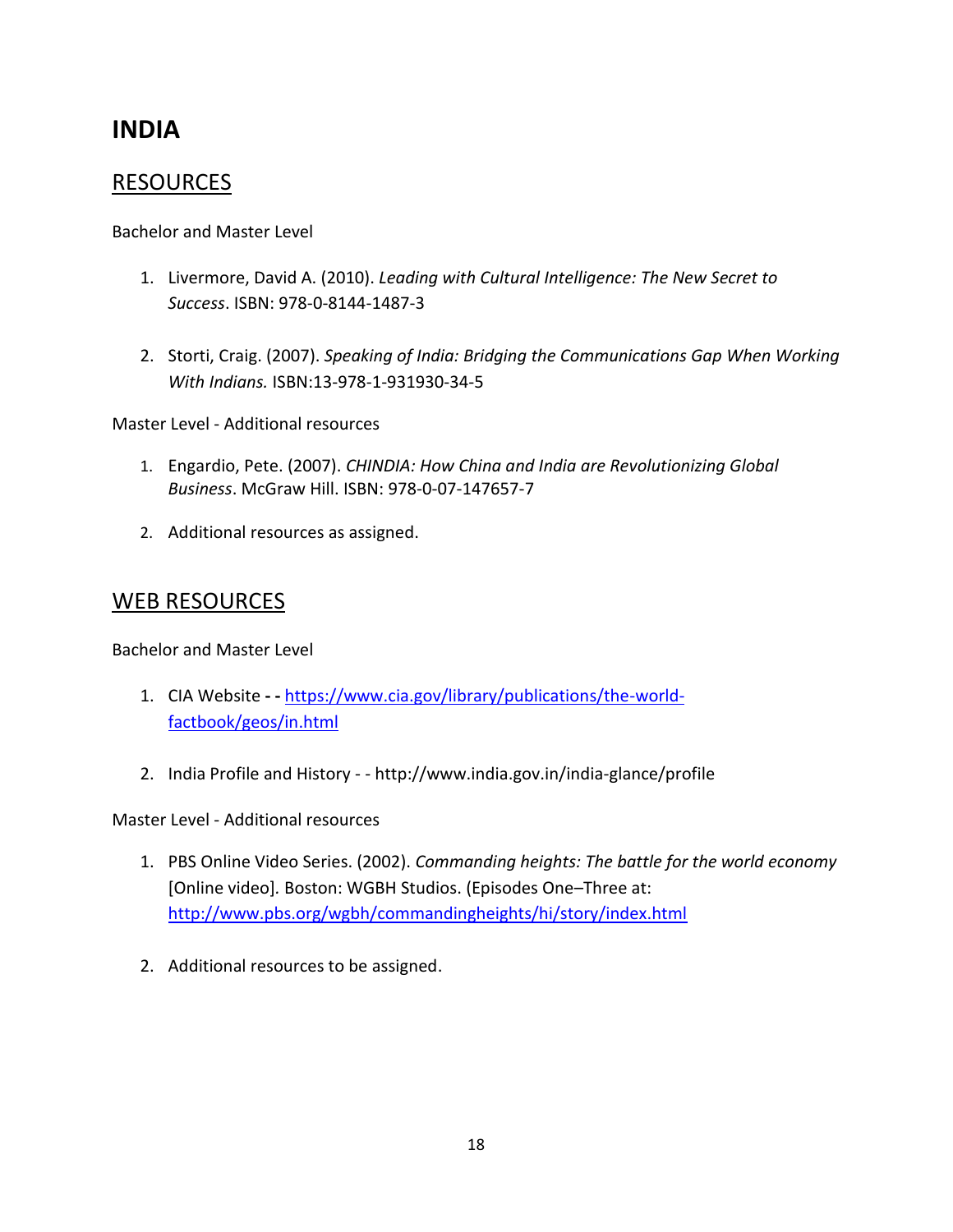# **ISRAEL**

# **RESOURCES**

Bachelor and Master Level

- 1. Livermore, David A. (2010). *Leading with Cultural Intelligence: The New Secret to Success*. ISBN: 978-0-8144-1487-3
- 2. Senor, Dan. (2011). *Start-up Nation: The Story of Israel's Economic Miracle*. ISBN: 978-0- 446-54146-6

Master Level - Additional resources

1. Additional resources as assigned.

# WEB RESOURCES

Bachelor and Master Level

- 1. CIA Website <https://www.cia.gov/library/publications/the-world-factbook/geos/is.html>
- 2. Israel 101 Booklet link- [http://www.cufi.org/site/PageServer?pagename=Israel\\_101](http://www.cufi.org/site/PageServer?pagename=Israel_101)
- 3. Israeli Ministry of Foreign Affairs Web Site <http://www.mfa.gov.il/mfa/facts%20about%20israel/2010edition/>

Master Level - Additional resources

- 1. PBS Online Video Series. (2002). *Commanding heights: The battle for the world economy*  [Online video]*.* Boston: WGBH Studios. (Episodes One–Three at: <http://www.pbs.org/wgbh/commandingheights/hi/story/index.html>
- 2. Additional resources as assigned.